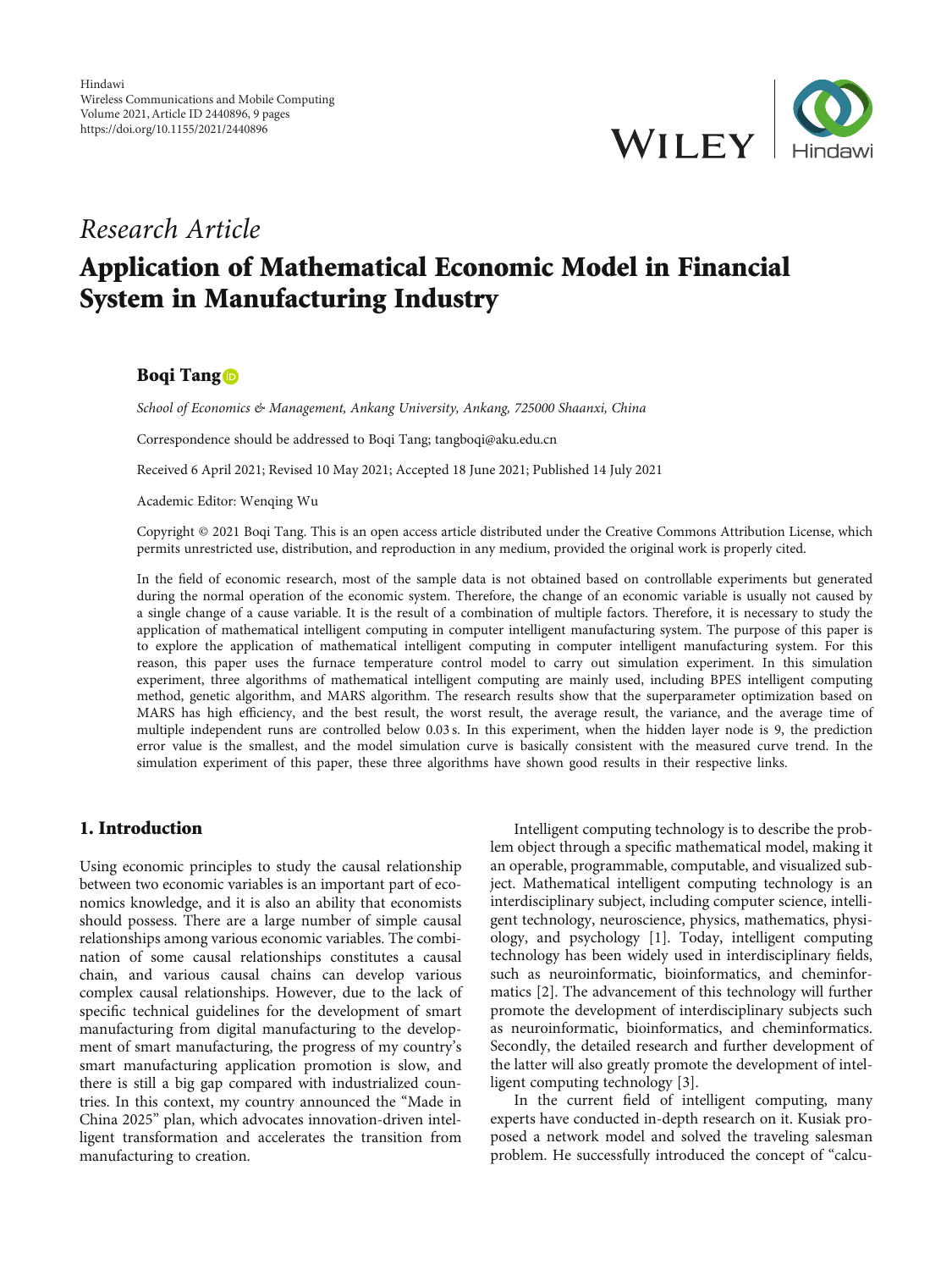

Figure 1: Genetic algorithm for furnace temperature prediction curve.

lated energy function" into the study of neural networks and provided a basis for determining the stability of the network [\[4](#page-7-0)]. Thoben et al. proposed a parallel distributed processing theory and at the same time proposed a multilayer network back propagation learning algorithm called BP algorithm [\[5](#page-7-0)]. On the basis of observing the activities and behaviors of the herd, Rehman et al. use the information sharing of individuals in the group to make the movement of the entire group produce an evolutionary process from disorder to order in the problem-solving space and obtain solutions [\[6](#page-7-0)]. Sprock and Mcginnis pointed out that only through proper design and implementation of intelligent manufacturing system technology can the huge potential value be fully utilized [[7\]](#page-7-0). Nagorny et al. pointed out that the intelligent manufacturing system is a system composed of computers, storage, and network resources. The overall analysis of the intelligent manufacturing system mainly comes from the software control level [\[8](#page-7-0)]. Lu and Ju proposed a new technology that describes the intelligent manufacturing system of small cars, which can completely change the implementation of manufacturing and supply chain management and prove the effectiveness of the method and evaluate it through case studies [[9](#page-7-0)].

# 2. Principles of Mathematical Intelligent Computing and Intelligent Manufacturing System

2.1. The Principle of Mathematical Intelligent Computing. There are many different kinds of algorithms in mathematical intelligent computing. Typical intelligent algorithms include neural network, fuzzy logic, genetic algorithm, ant colony optimization algorithm, particle swarm optimization algorithm, immune algorithm, distribution estimation algorithm, memetic algorithm, and simulated annealing algorithm.

The first is neural network, and now, more is BP neural network, which is a widely used multilayer feedforward neural network. The training of BP neural network mainly depends on error back propagation [\[10\]](#page-7-0). Back propagation can adjust network weights and thresholds and solve many nonlinear problems. The learning process of BP neural network is mainly divided into two stages: forward propagation and backward propagation. The first stage is the forward propagation process. The formula of forward propagation process of BP neural network is shown in the following formula.

$$
I_h = \sum_n \omega_{hi} Y_i + b_h. \tag{1}
$$

In this formula, *I* represent the input of neurons in the hidden layer and *Y* represents the output of neurons in output layer. *ω* represents the weight coefficient, B represents the vector of hidden layer neurons, and *H* and *I* represent the corresponding neurons.

At the beginning of training, multiple sample data sets are input into the network at the same time for processing and finally reach the output layer to output the results. Compare the output value of each set of input samples with the corresponding expected output value to calculate the total error of all samples [\[11](#page-7-0)]. If the error does not reach the ideal level or the number of iterations is insufficient, the second stage is back propagation. The original connection path will feed back information, so the network will readjust the connection weight and threshold of each neuron [\[12\]](#page-7-0). Then, the output error is adjusted to the minimum, so that the output value of the network is as close as possible to the value given by the actual sample. The most common BP neural structure has an input layer, hidden layer, and output layer, and the calculation formulas of each layer are shown in Figures 1–[3](#page-2-0).

$$
Y_h = f(I_h),
$$
  
\n
$$
I_j = \sum_n \omega_{hi} Y_h + b_j,
$$
  
\n
$$
Y_j = f(I_j),
$$
\n(2)

in which *f* stands for activation function, which is to judge whether a neuron is activated by receiving all the weighted sums of inputs. *I* represent the input of neurons in hidden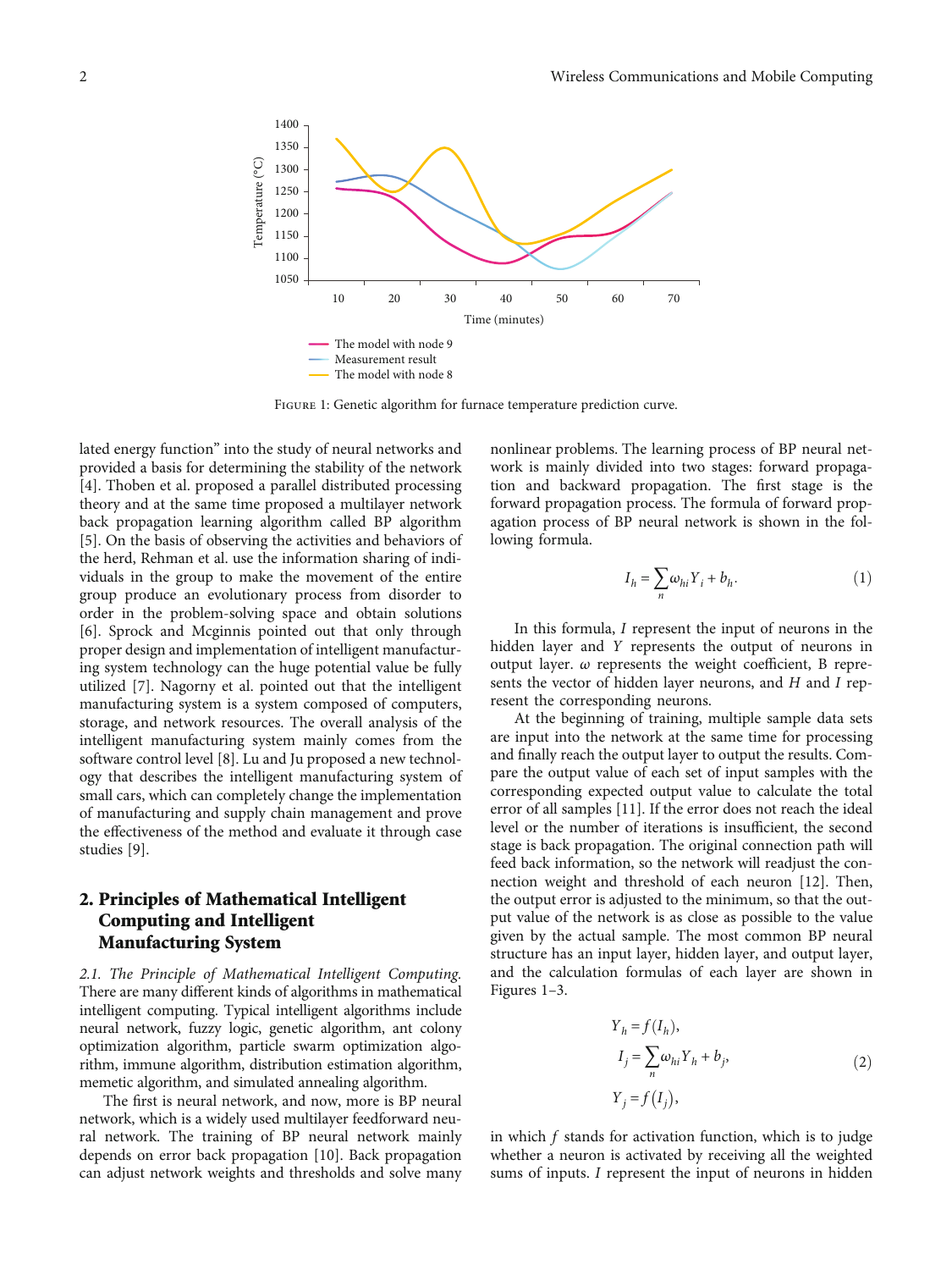<span id="page-2-0"></span>

FIGURE 2: Changes in the efficiency of model simulation experiments.



FIGURE 3: Comparison of the application range of intelligent computing.

layer, and *y* represents the output of neurons in output layer. *ω* represents the weight coefficient, *B* represents the vector of hidden layer neurons, and *H* and *I* represent the corresponding neurons.

The input layer is used for data input, the hidden layer is used for processing data, and the output layer is used for outputting results. If the network has an input signal, the input signal is first sent to the hidden layer node and then sent to the output layer node of the next hidden layer [[13](#page-7-0)]. When the signal reaches the output layer, the algorithm will correct the weights and thresholds, and the calculation process is shown in Formulas (3) and (4).

$$
W_K(K+1) = W_K(K) + \delta_K^P t_t^P, \qquad (3)
$$

$$
\theta_k(k+1) = \theta_k(k) + \delta_K^P t_t^P. \tag{4}
$$

*W* denotes weight, *θ* denotes threshold, *k* denotes any neuron in output layer, *p* denotes sample, and *δ* denotes error.

In this process, the propagation of the input signal is carried out layer by layer. BP neural network has at least one hidden layer, but it is difficult to determine the number of nodes [\[14\]](#page-7-0). In the actual network construction process, we mainly use the trial and error method to determine the optimal number of nodes, and the signals are sent layer by layer until the output layer is sent, so BP neural network is a parallel multilayer feedforward network.

Secondly, we will introduce the genetic algorithm in mathematical intelligent computing, which is an algorithm developed according to the biological evolution process and can find the optimal solution by simulating the natural evolution process. Genetic algorithm is a global optimization algorithm with random search. The basic principle of genetic algorithm is to simulate the evolution law of genetic selection and survival of the fittest [\[15\]](#page-7-0). The parameters solved in the problem are encoded as chromosomes. Through many iterations, selection, mutation, intersection, and so on, we use genetic manipulation to create and retain excellent individuals to ensure that individuals have the best adaptability. Genetic algorithm has three important operations: chromosome coding and decoding, design of fitting function and genetic manipulation, and parameter adjustment of genetic function [\[16\]](#page-7-0). Chromosome coding and decoding solve this problem. The process of constructing chromosomes in a specific order is called coding, and the process of decompiling the optimal single chromosome output by genetic algorithm to solve the problem is called decoding. Today, common coding techniques include binary coding and real coding. Among them, binary coding is a relatively simple and easy-to-use method, which follows the minimum character set coding principle of genetic algorithm [\[17\]](#page-7-0). Binary coding is the main choice for coding in genetic algorithm toolbox of MATLAB. The genetic algorithm is shown in the following formula:

$$
\begin{cases}\n\max f(X), \\
X \in R, \\
R \subset U.\n\end{cases} \tag{5}
$$

*X* is a decision variable, max  $f(x)$  is an objective function, *u* is a basic space, and *r* is a subset of *u*. The solution *x* satisfying the constraint conditions is called feasible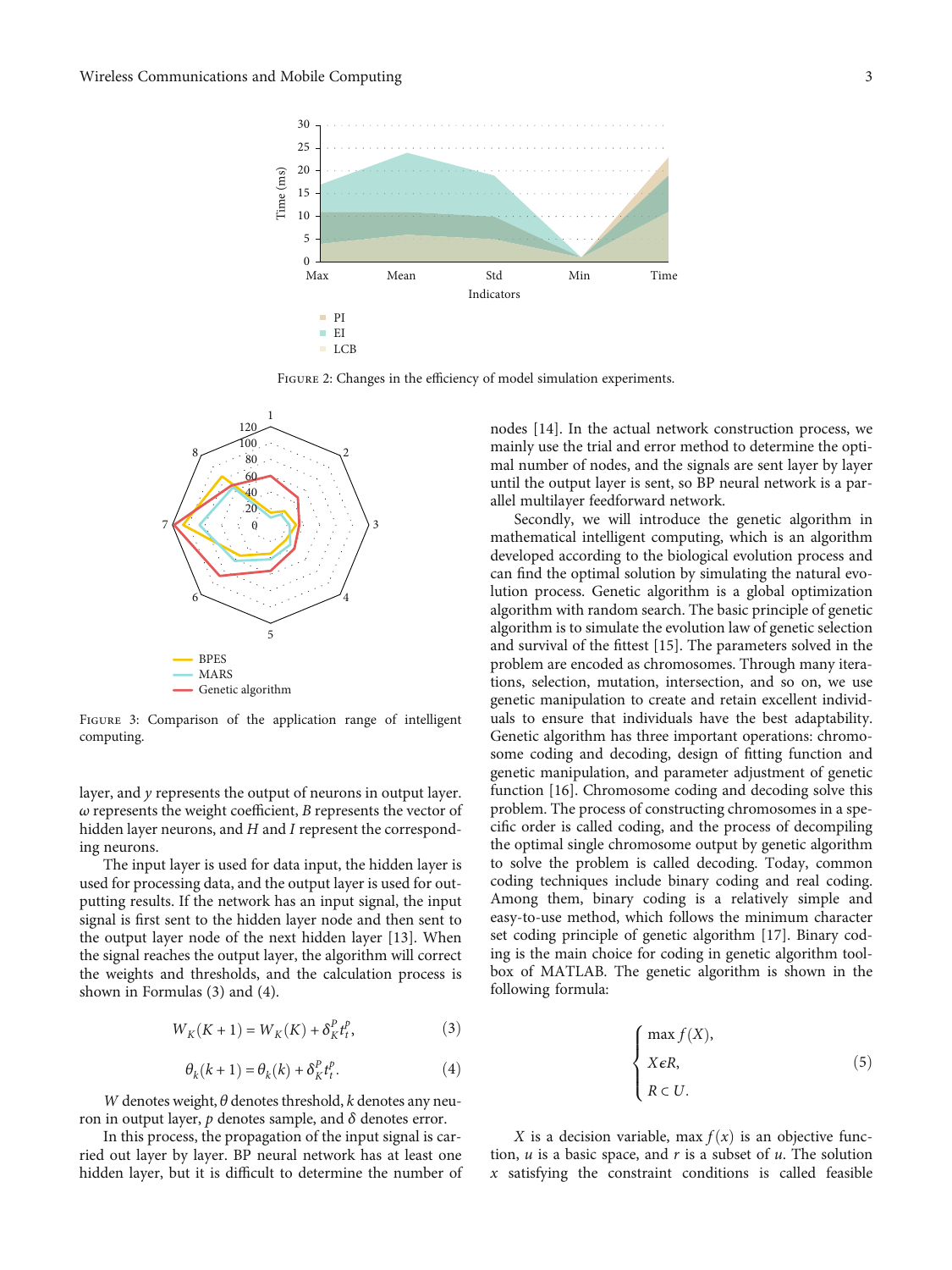solution, and the set *r* represents the set composed of all solutions satisfying the constraint conditions, which is called feasible solution set.

The main parameters of genetic algorithm are population size, crossing probability, mutation probability, evolutionary algebra, and population initialization method. These parameters determine whether the population will mature prematurely [\[18\]](#page-7-0). If the parameter value is too small, it will cause the inbred lines to produce pathological genes. If it is too large, the algorithm will be inefficient. Therefore, the commonly used population size should be between 100 and 200. The execution of genetic algorithm does not depend on the characteristics of the optimization problem itself, and the optimization result can be completed by simple genetic operation. Genetic algorithm searches possible feature strings in space to find good matching strings [[19](#page-7-0)]. In order to perform this search, the algorithm uses only the fitting values related to the inspected points in the search space. No matter how complex the problem itself is, genetic algorithm performs its search by performing the same crossover and accidental mutation operations. In practice, genetic algorithm can search complex and highly nonlinear multidimensional space quickly and effectively.

2.2. Principle and Function of Intelligent Manufacturing System. Intelligent manufacturing system applies mathematical intelligent calculation method to carry out intelligent perception, intelligent reasoning, intelligent decision-making, and intelligent control in the manufacturing process, thus greatly improving the automation and flexibility of the whole manufacturing system [[20\]](#page-7-0). Intelligent manufacturing is the integration of intelligence and manufacturing technology, which uses intelligent technology to solve manufacturing problems. It refers to the representation and learning of manufacturing activity knowledge; the perception and analysis of product life cycle design, processing, assembly, and other linked information; and the realization of intelligent decision-making and execution, manufacturing system, manufacturing equipment knowledge reasoning, dynamic sensing, independent decision-making, and other functions [\[21\]](#page-7-0). Intelligent manufacturing is a manufacturing activity, including all links of the whole product life cycle, including some main links: intelligent design, intelligent processing, and intelligent assembly.

Intelligent manufacturing can be divided into three different levels: manufacturing object or product intelligence, manufacturing process intelligence, and manufacturing tool intelligence. Knowledge base/knowledge engineering, dynamic sensing, and independent decision-making constitute the three cores of intelligent manufacturing. Intelligent manufacturing is a higher development stage based on digital manufacturing. Its realization cannot be separated from the foundation of digital manufacturing [[22](#page-7-0)]. Therefore, digital manufacturing technology includes product data management technology, virtual manufacturing technology, rapid prototyping technology, computer-aided inspection technology, and digital manufacturing technology. Control technology is the basic technology of intelligent manufacturing. However, the intelli-

gent manufacturing process focuses on knowledge and reasoning, while the digital manufacturing process focuses on data and information processing. There are essential differences between them. Digital manufacturing system deals with data, but intelligent manufacturing system deals with objects [\[23](#page-7-0)]. The processing method of digital manufacturing system mainly stays at the data processing level, while the processing method of intelligent manufacturing system is based on the new generation of artificial intelligence. The mathematical method of digital manufacturing system modeling is a classical mathematical (arithmetic) method. The mathematical method of intelligent manufacturing system modeling is nonclassical mathematics (intelligent mathematics). The performance of digital manufacturing system is declining in use, while intelligent manufacturing system is self-optimizing, and its performance will decline in use. Intelligent manufacturing system has fault tolerance. When the environment is abnormal or abused, the digital manufacturing system will not work normally. Intelligent manufacturing is the result of continuous integration, development, and application of intelligent manufacturing technology. Data mining, machine learning, expert system, neural network, computer vision, Internet of Things, and other intelligent methods are integrated with manufacturing technology to form knowledge representation and modeling technology [\[24](#page-7-0)]. Knowledge base construction search technology, heterogeneous knowledge transfer and sharing technology, real-time positioning technology, wireless sensor technology, dynamic navigation technology, autonomous reasoning technology, autonomous compensation technology, autonomous early warning technology, and other types of intelligent manufacturing technologies play an important role in intelligent manufacturing.

The key functions of intelligent manufacturing system are as follows: (1) intelligent perception. Manufacturing equipment of intelligent manufacturing system has the ability to identify unique conditions and environment and supports intelligent analysis and decision-making by identifying and analyzing unique working conditions in real time; (2) intelligent decision. Intelligent manufacturing system has the ability of sensing analysis, making decisions, making decisions, and collecting information. Strong knowledge base is an important element to support intelligent decision; (3) intelligent learning. Intelligent manufacturing system can perform data analysis and mining based on manufacturing operation data or user usage data, so as to continuously improve knowledge base through learning; (4) intelligent diagnosis. Intelligent manufacturing system can automatically diagnose and predict faults based on real-time monitoring of operational data, so as to carry out intelligent troubleshooting and repair; and (5) intelligent optimization. Intelligent manufacturing system can adaptively adjust the organizational structure and operation mode according to the perceived information, so the system performance and efficiency are always the best.

The application models in intelligent manufacturing system can be divided into two types in depth. The first is the traditional shallow learning model, and the second is the deep learning model. The key feature of the shallow model is to use artificial experience to extract the features of samples,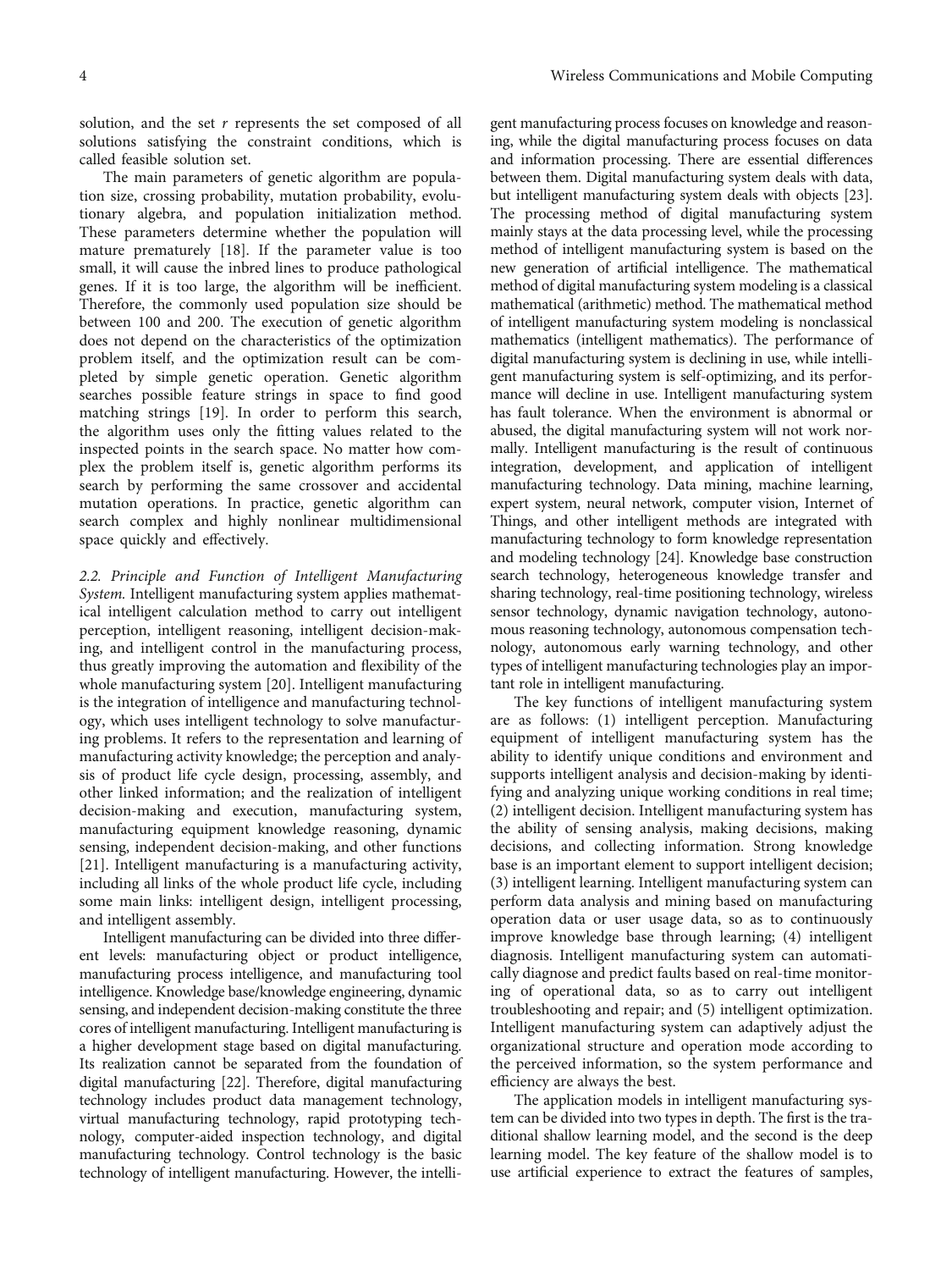but the focus of the model is mainly on complete classification or prediction. Assuming that there is no error in the application of the model, the quality of functions will become the bottleneck affecting the performance of the whole system [\[25](#page-8-0)]. Therefore, R&D teams usually spend a lot of time looking for better functions, which requires R&D personnel to have a deep understanding of the problems to be solved. In order to reach this level, it is usually necessary to repeatedly explore even years of sharpening. Therefore, the function of manually designing samples is not an extensible method [\[26\]](#page-8-0). The essence of deep learning is to build a machine learning model with many hidden layers and a large amount of training data, so as to learn more useful functions and ultimately improve the accuracy of classification or prediction. Different from traditional shallow learning, deep learning has the following differences: emphasizing the depth of model structure. There are usually 5, 6, or even 10 hidden nodes. Clearly emphasize the importance of feature learning, that is, the feature transformation of each layer transforms the feature representation of samples in the original space into a new feature space, which is beneficial to classification and prediction. Compared with the way of constructing features by artificial features, deep learning with the features of big data can better explain the rich interior of data. Therefore, in the next few years, more and more examples will use deep learning models with big data instead of traditional shallow models.

Combining mathematical intelligent computing with manufacturing system, various intelligent manufacturing technologies are formed, such as intelligent CAD/CAM technology (ICAD/ICAM), intelligent computer aided process planning technology (ICAPP), intelligent numerical control technology (INC), intelligent database technology (IDB), and intelligent computer integrated manufacturing system (ICIMS). The combination of intelligent methods and manufacturing system models and technologies is very flexible. It can be combined through the commonness of disciplines, levels, and methods, such as knowledge-based digital product/process design, knowledge-based virtual enterprise, illusory virtual technology, and agent-based manufacturing technology. In addition, remote network manufacturing technology, smart grid technology, intelligent Internet of Things technology, intelligent cloud computing technology, intelligent mass data processing technology, and so on have also appeared.

### 3. General Database Construction Experiment

#### 3.1. Experiment Preparation

3.1.1. Determine Different Mathematical Intelligent Calculation Methods. For big data, the data can be processed and utilized based on intelligent algorithms (such as deep learning) to actively predict output and control all aspects of production. In the absence of data, production can be completed through independent learning. Therefore, different intelligent computing methods are compared to better study them. The situation of multiple algorithms is shown in Table 1.

TABLE 1: The situation of multiple intelligent calculation methods.

|           | The first   | The second        | The third   |
|-----------|-------------|-------------------|-------------|
|           | algorithm   | algorithm         | algorithm   |
| Algorithm | <b>BPES</b> | Genetic algorithm | <b>MARS</b> |

3.1.2. Construction of BPES Intelligent Calculation Method. The application of BP neural network in deterministic expert system is called neural network expert system (BPES). According to the rules in the rule base, BPNN is generated, and CF value is used as network weight. Then, BPNN trains and learns according to the training data to form BPES. BPES system extracts IF-THEN rules from knowledge base and generates graphics according to the rules. Deterministic values are used as connection values between nodes of a graph. The specific algorithm is as follows: initialization: rule record parameter  $I = 0$ , graph record number  $k = 0$ , rule number in knowledge base KD is *m*, if it is greater than 0,  $m > 0$ . Put the first rule  $r$  into the knowledge base KD, and then, place *d*. Otherwise, it ends; select a new rule. Exit if  $I = M$ , otherwise, determine whether  $k$  is the predecessor or successor of *R*. If so, please increase *r* to *d*, otherwise, create a new subgraph. When constructing a BPES intelligent computing method, an empirical formula is needed, as shown in the following formula:

$$
h = a + \sqrt{(m+n)},\tag{6}
$$

where *a* is an adjustment constant between 1 and 10, *h* is the number of hidden layer nodes, *m* is the number of input layer nodes, and *n* is the number of output layer nodes.

The BP algorithm is divided into two steps, namely, forward propagation and backward propagation. Forward propagation passes through all hidden layers and then transmits to the output layer. In the process of layer-by-layer processing, the state of neurons in each layer only affects the state of neurons in the next layer. At the output layer, the current output is compared with the expected output, and if the current output is not equal to the expected output, the BP process is entered. Back propagation used is to transmit the error signal back according to the original forward propagation path and modify the weight coefficient of each neuron in each hidden layer in order to minimize the error signal. In back propagation, an error function is needed, as shown in the following equation:

$$
e = \frac{1}{2} \sum_{i=1}^{M} (X_i - Y_i)^2,
$$
 (7)

in which *e* represents error, *X<sub>i</sub>* represents sample, and *Y<sub>i</sub>* represents expected output. This learning process should be performed for any given sample and expected output until all input and output requirements are met.

3.1.3. The Construction of Genetic Intelligence Algorithm. Genetic algorithm needs to design fitness function. It can be used to evaluate personal strengths and weaknesses and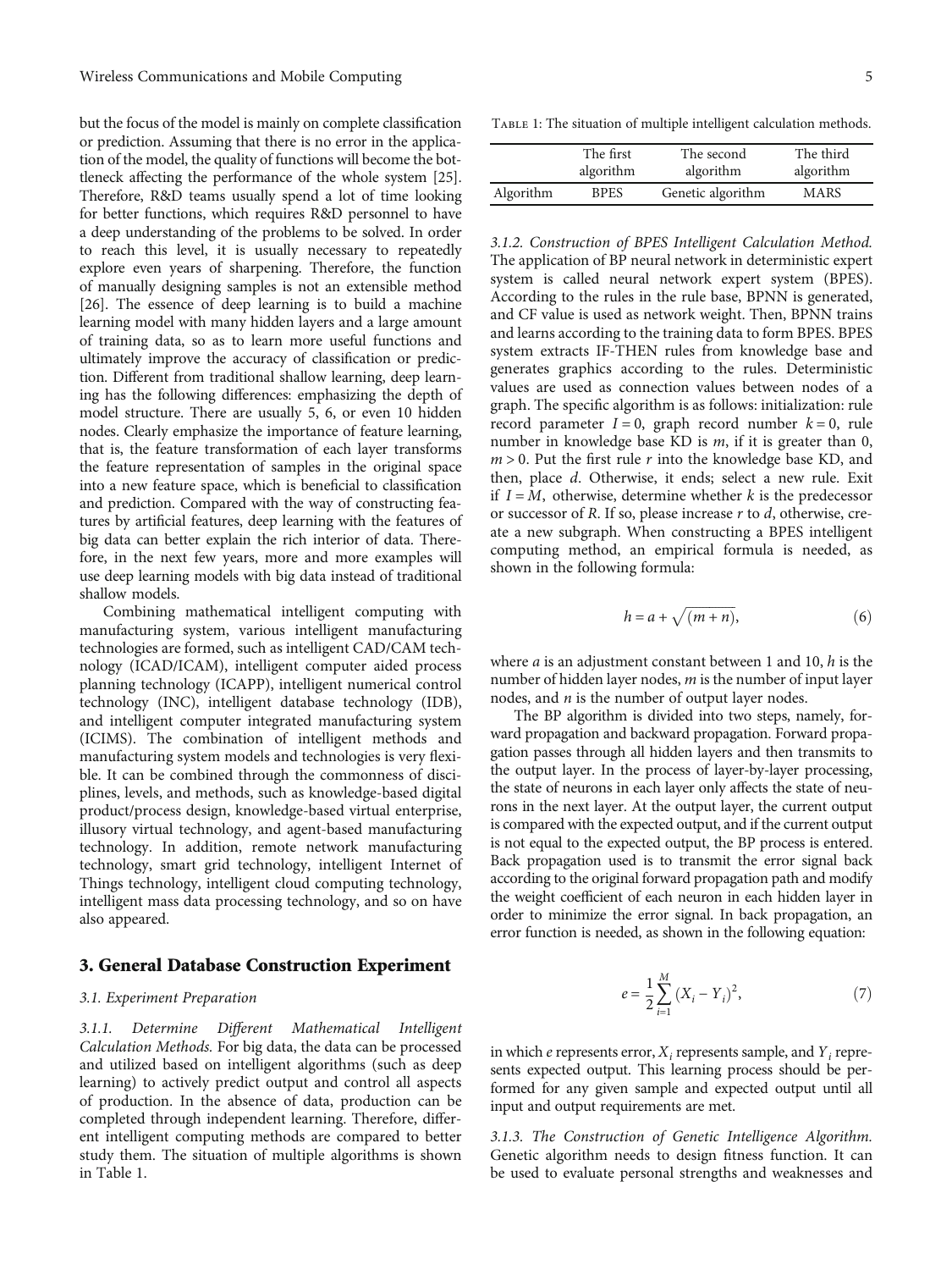<span id="page-5-0"></span>often changes from the objective function of optimization problems. If the standard function is a maximization problem, it can be used as a direct fitting function. Objective function is a minimization problem, which needs to be transformed into fitness function. Typical methods include converting opposites or each other. The process of optimization calculation using genetic algorithm is as follows: Step 1: determine the solution space and single phenotype *X* of the problem, and establish an optimization model; Step 2: when executing genetic algorithm, it is necessary to determine the search space and genotype *X* of individuals in the population. Therefore, the corresponding relationship between *x* and *z* should be made clear; Step 3: different mapping relationships will affect, depending on whether genetic algorithm can find the best solution. Therefore, it is necessary to determine the transformation rules from objective function to individual fitness function; Step 4: design gene operator; and Step 5: determine the operation parameters of genetic algorithm: *m*, *h*, *p*, *c*, and *m*. In the construction of genetic algorithm, covariance matrix is needed, and the specific formulas are shown in (8), (9), and (10).

$$
\sigma_x^2 = \frac{1}{N} \sum_{i=1}^N (x_i - \mu_x)^2, \tag{8}
$$

$$
\sigma_{y}^{2} = \frac{1}{N} \sum_{i=1}^{N} (\gamma_{i} - \mu_{y})^{2},
$$
\n(9)

$$
\sigma_{xy} = \frac{1}{N} \sum_{i=1}^{N} (x_i - \mu_x) (y_i - \mu_y),
$$
 (10)

in which  $\sigma_x$ ,  $\sigma_y$ , and  $\sigma_{xy}$  represent covariance,  $\mu_x$  and  $\mu_y$  represent average value, and  $x_i$  and  $y_i$  represent sample data.

3.1.4. Construction of MARS Intelligent Algorithm. The basic idea of MARS is to partition the entire data area first and then fit the data by fitting a spline function to each truncated area. The modeling process is usually divided into three steps. The first step is the forwarding process. The forward process is a weighted combination process of different basis functions, giving different basis functions different weights. The transmission process is basically the process of dividing the data area and selecting nodes. Each time a node is selected, a smaller area is divided and a pair of spline functions are generated. The second step is the backward trimming process. The forward process will produce many truncated spline function groups, and the model obtained at this time is overfitting. At present, some basic functions have been deleted and the model complexity has been reduced to prevent overfitting. The third step is model selection. Different models will be generated during the pruning process. People need to find the best model according to certain conditions.

3.2. Experiment Content. After obtaining the input feature vectors and corresponding labels of various algorithms, a network design is needed, including network type, topology, hyperparameters, and optimization algorithm. In order

TABLE 2: Parameter settings.

| Parameter | Number of hidden | Initial             | Regularization    |
|-----------|------------------|---------------------|-------------------|
|           | neurons          | learning rate       | coefficient       |
| Interval  | $[10, -625]$     | [0.00000001,<br>1.0 | [0.00000001, 1.0] |

to ensure the independence of design and verification, network design and optimization are based on the crossvalidation set in the data set, network training is based on the training set, and the final network test is based on the test set.

The model used in this paper is the furnace temperature control model, which has many links, including power data processing, heating furnace predictive control, and superparameter optimization. BPES intelligent computing method, genetic algorithm, and MARS algorithm are applied to this model. BPES intelligent calculation method is mainly used in power data processing, genetic algorithm is mainly used in predictive control of heating furnace, and MARS algorithm is mainly used in superparameter optimization. The details are as follows:

3.2.1. Application Process of BPES Intelligent Calculation Method in Power Data Processing. The power data processing process has many complicated processes, and it is more difficult to operate stably for a long time. Over the years, operators have often managed power data based on years of experience, and accumulating such experience requires long-term operating experience and extensive knowledge. Therefore, a neural network is used based on the deterministic expert system. The training and learning expert system are used to supplement the knowledge base of the power 0 data fault diagnosis system and improve the learning ability and diagnosis accuracy of the system.

The application process is as follows: initial training: according to the generated network diagram, the training is carried out according to the BP algorithm. When the error is met or the number of training times is reached, the training ends; learning process: the network is fully connected, and the initial weight of the new connection is set to -1; retraining: train a fully connected network, and the training encounters errors or reaches the end of the training time.

3.2.2. Parameter Setting of MARS in Hyperparameter Optimization. In the Internet age, methods and technologies for handling large amounts of data are particularly important. Multivariate adaptive regression spline is a regression method that can handle high-dimensional data. The experimental parameters are set as follows. The initial random number of points is set to  $2d + 1$ . *d* is the dimension of the optimization problem. Due to the optimization of functions, the number of iterations set in the experiment is 500. For the hyperparameter optimization of the machine learning model, the number of iterations set in the experiment is 100. In the hyperparameter optimization based on MARS, the adaptive sampling method used is CAND.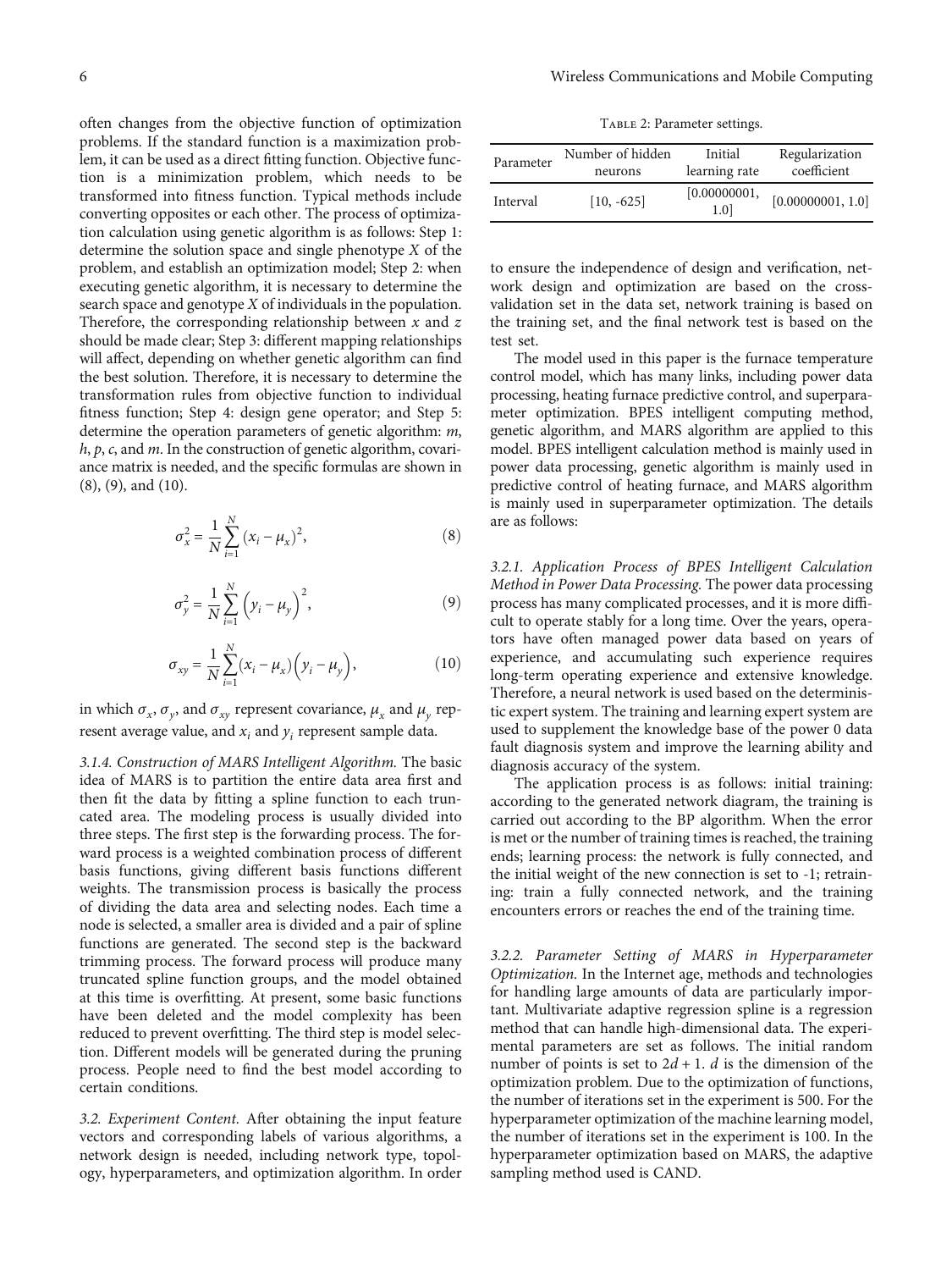

Figure 4: Comparison of transformer sample data.

# 4. Digital Intelligent Computing Application Results

4.1. Analysis on Application Effect of Mathematical Intelligent Calculation in Computer Intelligent Manufacturing System. Based on the above configuration, the experiment of MARS for hyperparameter optimization mainly optimizes the following hyperparameters. That is, the size of hidden layer neurons, the type of optimization algorithm (solver), the type of activation function, the initial learning rate, and the regularization coefficient. The parameters are shown in Table [2.](#page-5-0)

As shown in Table [2,](#page-5-0) the number of hidden layer neurons is set to [10-625], and the initial learning rate and regularization coefficient are both set to [0.00000001, 1.0]. This ensures that MARS can have a good effect comparison when applied to hyperparameter optimization. If the parameters change after optimization, the application effect of MARS can be evaluated. If the parameters are not set in advance, there is no good standard for proceeding.

The BPES intelligent calculation method is applied to power data processing. More than 1,000 rules have been obtained from the actual data of the power supply design laboratory, of which more than 600 are related to transformer failures as shown in Figure 4.

4.2. Analysis on the Efficiency of Mathematical Intelligent Computing in Computer Intelligent Manufacturing System. Use MARS to screen and sort on hyperparameter optimization. Min, Max, Mean, Std, and time, respectively, represent the best result, worst result, average result, variance, and multiple times when various data-driven optimization algorithms perform multiple minimums on the same optimization problem. In the average time of independent operation, GP-PI, GP-EI, and GP-LCB represent optimization based on the acquisition functions PI, EI, and LCB, respectively. It is very important to observe its work efficiency, because hyperparameter optimization is to find a set of suitable hyperparameters in a limited time.

As shown in Figure [2,](#page-2-0) the efficiency of hyperparameter optimization based on MARS is very high. The best results, worst results, average results, variance, and average time of multiple independent runs are all controlled below 0.03 s. Of course, this is also related to the lack of sample data. The computational complexity of the data-driven hyperparameter optimization algorithm involves two main aspects. On the one hand, it comes from functional evaluation, involving the training and testing of machine learning models. Another aspect is the establishment and update of regression models.

The era of big data puts forward higher requirements on intelligent computing technology. With the in-depth research and development of deep models such as deep learning, the widespread use of GPUs and other computing devices, and the rapid development of distributed parallel algorithms, intelligent computing technologies for big data have now been applied to speech recognition, facial recognition, image recognition, search engine, and other fields. A horizontal comparison of three intelligent computing technology application fields: MARS, genetic algorithm, and BPES, was performed.

As shown in Figure [3,](#page-2-0) the application interval similarity of MARS, genetic algorithm, and BPES is above 67%. Not only that, the application of BPES intelligent computing technology is more extensive than the other two groups, but in general, the three groups of algorithms. There are many intersections in the application. This shows that the three sets of algorithms have good optimization performance and play an important role in many fields.

## 5. Conclusions

(1) With the rapid development of economics, people are not only concerned about the qualitative economic relationship in practical problems but also more concerned about the quantitative relationship between various economic variables, so as to maximize their own benefits with better decisions. The requirements for digital intelligence in various fields are getting higher and higher, and the application scope of intelligent manufacturing systems is expanding, it is urgent to solve this problem. And mathematical intelligent computing technology plays an important role in integrating data and improving efficiency. Through the research on the application of mathematical intelligent calculation in computer intelligent manufacturing system, it is found that mathematical intelligent calculation has significant application effects in many fields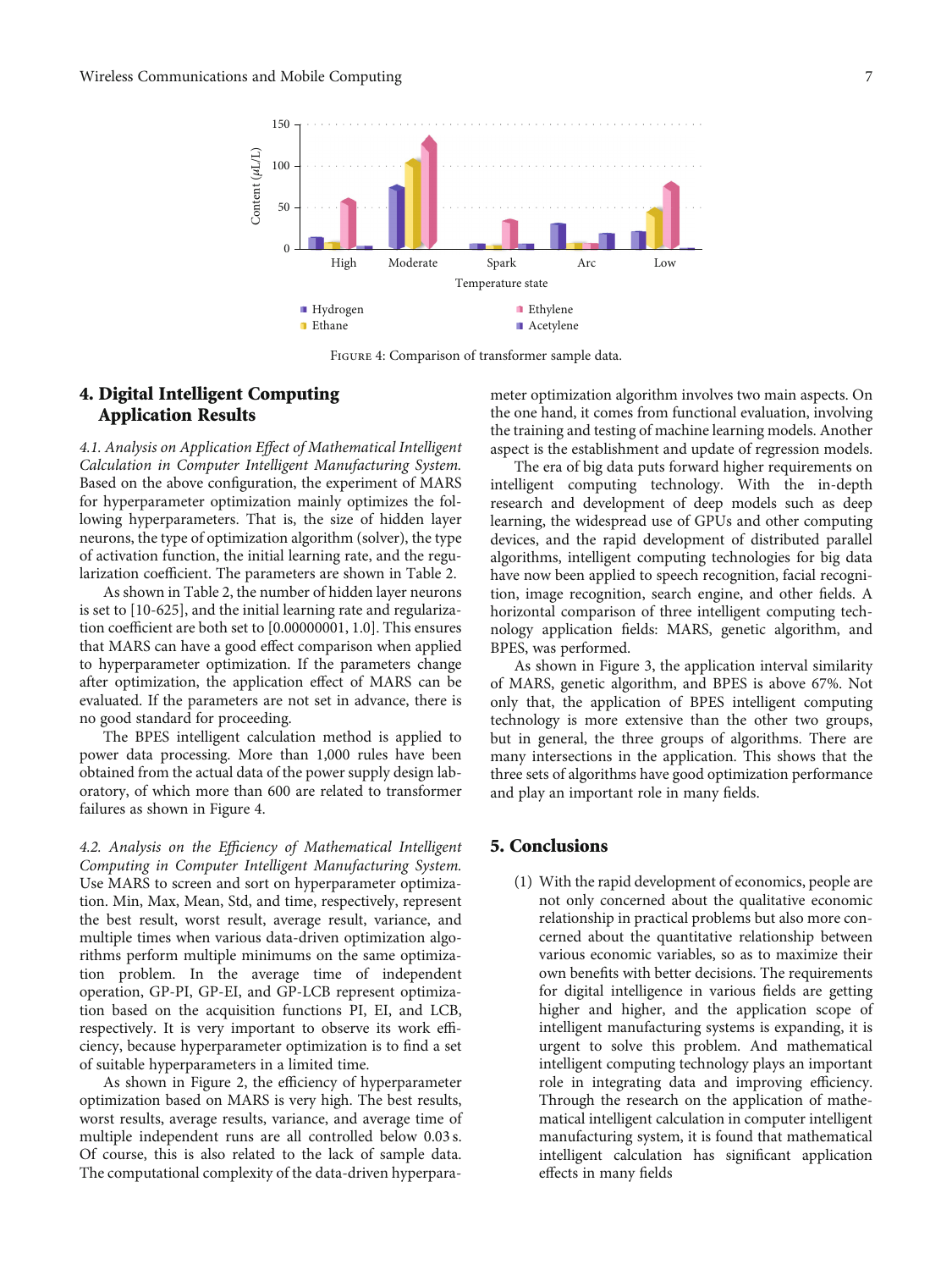<span id="page-7-0"></span>(2) The purpose of this article is to explore the application research of mathematical intelligent calculation in the computer intelligent manufacturing system; construct BPES, genetic algorithm, and MARS intelligent calculation methods; and carry out the in-power data processing, heating furnace predictive control, and hyperparameter optimization. In application, to measure the application effect of BPES, genetic algorithm, and MARS, it is found that the application effect of mathematical intelligent calculation is very good, and the effect is significant in big data processing and temperature prediction

## Data Availability

The data used to support the finding of the article are available upon the author's reasonable request.

## Conflicts of Interest

The author declares that there are no conflicts of interest.

### References

- [1] P. Verma, S. K. Sood, and S. Kalra, "Smart computing-based student performance evaluation framework for engineering education," Computer Applications in Engineering Education, vol. 25, no. 6, pp. 977–991, 2017.
- [2] S. Vijaykumar, S. G. Saravanakumar, and M. Balamurugan, "Unique sense: smart computing prototype for industry 4.0 revolution with IOT and Bigdata implementation model," Indian Journal of Ence & Technology, vol. 8, no. 35, pp. 1–4, 2015.
- [3] H. J. Jung, F. Shang, E. S. El-Alfy, Q. Shi, C. Y. Yeun, and C. Leung, "Editorial note: smart computing with innovative multimedia technologies and applications," Multimedia Tools and Applications, vol. 76, no. 4, article 4445, pp. 5785-5786, 2017.
- [4] A. Kusiak, "Smart manufacturing must embrace big data," Nature, vol. 544, no. 7648, pp. 23–25, 2017.
- [5] K. D. Thoben, S. Wiesner, T. Wuest, BIBA Bremer Institut für Produktion und Logistik GmbH, the University of Bremen, Faculty of Production Engineering, University of Bremen, Bremen, Germany, and Industrial and Management Systems Engineering, ""Industrie 4.0" and smart manufacturing – a review of research issues and application examples," International Journal of Automation Technology, vol. 11, no. 1, pp. 4–16, 2017.
- [6] A. U. Rehman, D. S. Necsulescu, and J. Sasiadek, "Robotic based fire detection in smart manufacturing facilities," IFAC Papers OnLine, vol. 48, no. 3, pp. 1640–1645, 2015.
- [7] T. Sprock and L. F. Mcginnis, "A conceptual model for operational control in smart manufacturing systems," IFAC Papers OnLine, vol. 48, no. 3, pp. 1865–1869, 2015.
- [8] K. Nagorny, P. Lima-Monteiro, J. Barata, and A. W. Colombo, "Big data analysis in smart manufacturing: a review," International Journal of Communications Network & System Ences, vol. 10, no. 3, pp. 31–58, 2017.
- [9] Y. Lu and F. Ju, "Smart manufacturing systems based on cyber-physical manufacturing services (CPMS)," Ifac Papersonline, vol. 50, no. 1, pp. 15883–15889, 2017.
- [10] F. Lopez, M. Saez, Y. Shao et al., "Categorization of anomalies in smart manufacturing systems to support the selection of detection mechanisms," IEEE Robotics & Automation Letters, vol. 2, no. 4, pp. 1885–1892, 2017.
- [11] J. Herwan, S. Kano, R. Oleg, H. Sawada, and M. Watanabe, "Comparing vibration sensor positions in CNC turning for a feasible application in smart manufacturing system," International Journal of Automation Technology, vol. 12, no. 3, pp. 282–289, 2018.
- [12] K. S. Wong and M. H. Kim, "Privacy protection for datadriven smart manufacturing systems," International Journal of Web Services Research, vol. 14, no. 3, pp. 17–32, 2017.
- [13] Y. T. Lee, S. Kumaraguru, S. Jain et al., "A classification scheme for smart manufacturing systems' performance metrics," Smart Sustain Manuf Syst, vol. 1, no. 1, pp. 52–74, 2017.
- [14] C. Cimini, R. Pinto, and S. Cavalieri, "The business transformation towards smart manufacturing: a literature overview about reference models and research agenda," Ifac Papersonline, vol. 50, no. 1, pp. 14952–14957, 2017.
- [15] F. B. Lunelli and I. Cecconello, "Definition and application of a maturity model for smart manufacturing, from the perspective of Industry 4.0," Scientia cum Industria, vol. 7, no. 2, pp. 126– 134, 2019.
- [16] N. Anwer, B. Eynard, L. Qiao, and P. Maropoulos, "Editorial for the special issue on 'smart manufacturing and digital factory'," Proceedings of the Institution of Mechanical Engineers Part B Journal of Engineering Manufacture, vol. 233, no. 5, pp. 1341–1341, 2019.
- [17] Y. Liu, X. S. Zhang, L. Zhang, F. Tao, and L. H. Wang, "A multiagent architecture for scheduling in platform-based smart manufacturing systems," Frontiers of Information Technology & Electronic Engineering, vol. 20, no. 11, pp. 1465–1492, 2019.
- [18] H. S. Sim, "A study on the development and effect of smart manufacturing system in PCB line," Journal of Information Processing Systems, vol. 15, no. 1, pp. 181–188, 2019.
- [19] S. Mittal, M. A. Khan, D. Romero, and T. Wuest, "Smart manufacturing: characteristics, technologies and enabling factors," Proceedings of the Institution of Mechanical Engineers Part B Journal of Engineering Manufacture, vol. 233, no. 5, pp. 1342–1361, 2019.
- [20] F. Tao, Q. Qi, L. Wang, and A. Y. C. Nee, "Digital twins and cyber-physical systems toward smart manufacturing and Industry 4.0: correlation and comparison," Engineering, vol. 5, no. 4, pp. 653–661, 2019.
- [21] M. Shahin, F. Chen, H. Bouzary, and K. Krishnaiyer, "Integration of Lean practices and Industry 4.0 technologies: smart manufacturing for next-generation enterprises," The International Journal of Advanced Manufacturing Technology, vol. 107, no. 5-6, pp. 2927–2936, 2020.
- [22] B. C. Menezes, J. D. Kelly, A. G. Leal, and G. C. le Roux, "Predictive, prescriptive and detective analytics for smart manufacturing in the information age," IFAC-Papers Online, vol. 52, no. 1, pp. 568–573, 2019.
- [23] L. Wang, G. Wu, and L. Gao, "Thematic issue on "advanced" intelligent scheduling algorithms for smart manufacturing systems"," Memetic Computing, vol. 11, no. 4, pp. 333-334, 2019.
- [24] K. T. Park, D. Lee, and S. D. Noh, "Operation procedures of a work-center-level digital twin for sustainable and smart manufacturing.," International Journal of Precision Engineering and Manufacturing-Green Technology, vol. 7, no. 3, pp. 791–814, 2020.